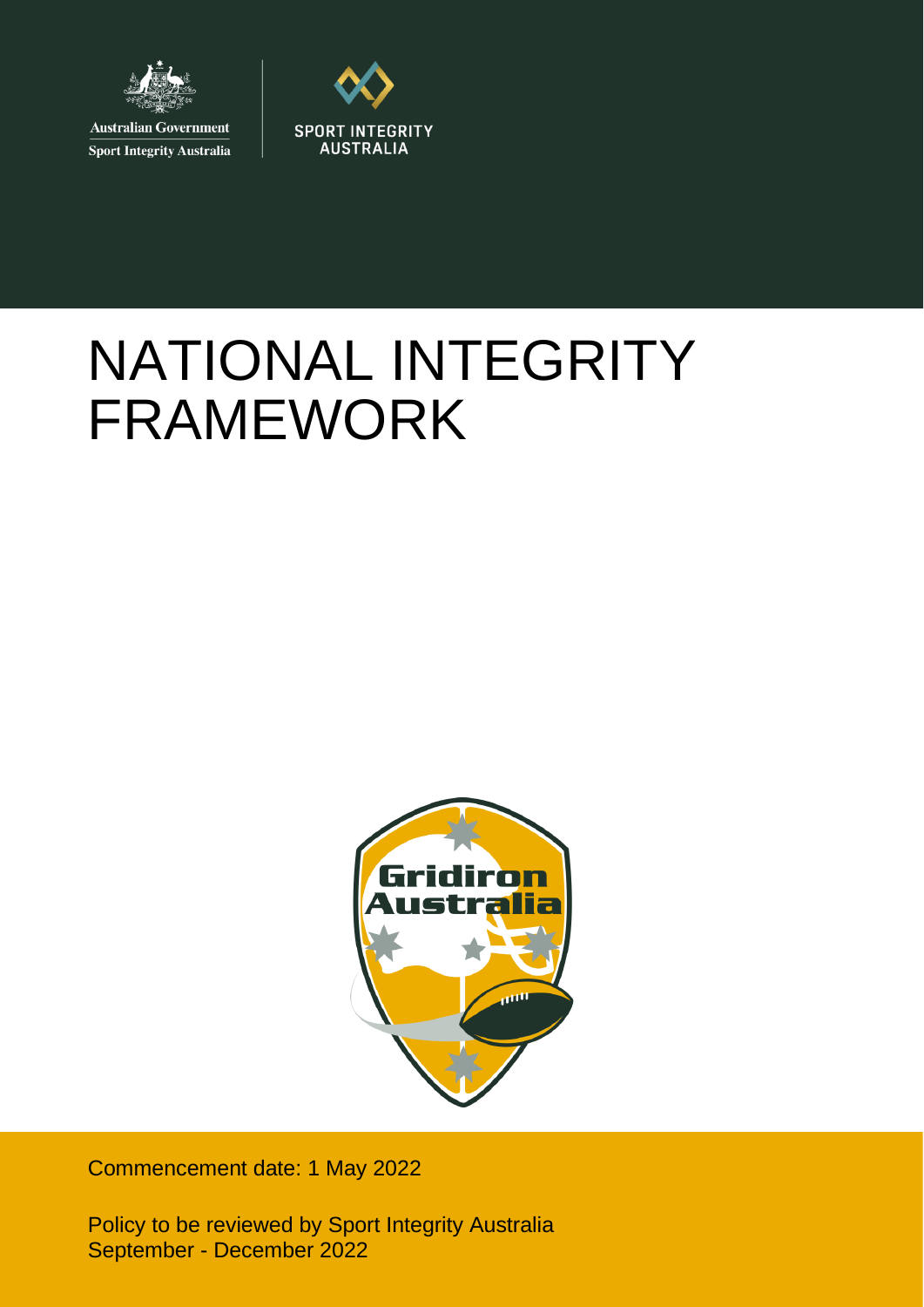# **TABLE OF CONTENTS**

| <u>1.</u>                                                                               | <b>Background</b>                                                                                             | 3                       |
|-----------------------------------------------------------------------------------------|---------------------------------------------------------------------------------------------------------------|-------------------------|
| 1.1                                                                                     | Introduction                                                                                                  | 3                       |
| 1.2                                                                                     | Definitions                                                                                                   | 3                       |
| 2.                                                                                      | <b>Jurisdiction</b>                                                                                           | 5                       |
| 2.1                                                                                     | Who the Framework applies to                                                                                  | 5                       |
| 3.                                                                                      | <b>Scope</b>                                                                                                  | 6                       |
| 3.1                                                                                     | Scope                                                                                                         | 6                       |
| <u>4.</u>                                                                               | <b>Prohibited Conduct</b>                                                                                     | 6                       |
| 4.1                                                                                     | <b>Prohibited Conduct</b>                                                                                     | 6                       |
| 4.2                                                                                     | <b>Additional matters</b>                                                                                     | 6                       |
| 5.                                                                                      | <b>Gridiron Australia's Responsibility to Manage Framework</b>                                                | $\overline{\mathbf{7}}$ |
| 5.1                                                                                     | Responsibility for the management of the Framework                                                            | 7                       |
| 5.2                                                                                     | National Integrity Manager                                                                                    | 7                       |
| 5.3                                                                                     | <b>Complaints Manager</b>                                                                                     | 7                       |
| 5.4                                                                                     | Reporting to Sport Integrity Australia                                                                        | 7                       |
| 5.5                                                                                     | Education                                                                                                     | 8                       |
| 5.6                                                                                     | Recruitment of Employees and Volunteers                                                                       | 8                       |
| 6.                                                                                      | <b>Additional Responsibilities</b>                                                                            | 8                       |
| 6.1                                                                                     | Relevant Organisation responsibilities                                                                        | 8                       |
|                                                                                         | In addition to that required under the Integrity Policies, Gridiron Australia and Member Organisations shall: | 8                       |
| 6.2                                                                                     | Relevant Person responsibilities                                                                              | 8                       |
| In addition to that required under the Integrity Policies, Relevant Persons shall:<br>8 |                                                                                                               |                         |
| <u>z.</u>                                                                               | <b>Complaints, Disputes &amp; Discipline Policy</b>                                                           | 9                       |
| 8.                                                                                      | <b>Interpretation &amp; Other Information</b>                                                                 | 9                       |
| 8.1                                                                                     | Application and Commencement                                                                                  | 9                       |
| 8.2                                                                                     | Amendment                                                                                                     | 9                       |
| 8.3                                                                                     | Inconsistency                                                                                                 | 9                       |
| 8.4                                                                                     | Interpretation                                                                                                | 9                       |
|                                                                                         |                                                                                                               |                         |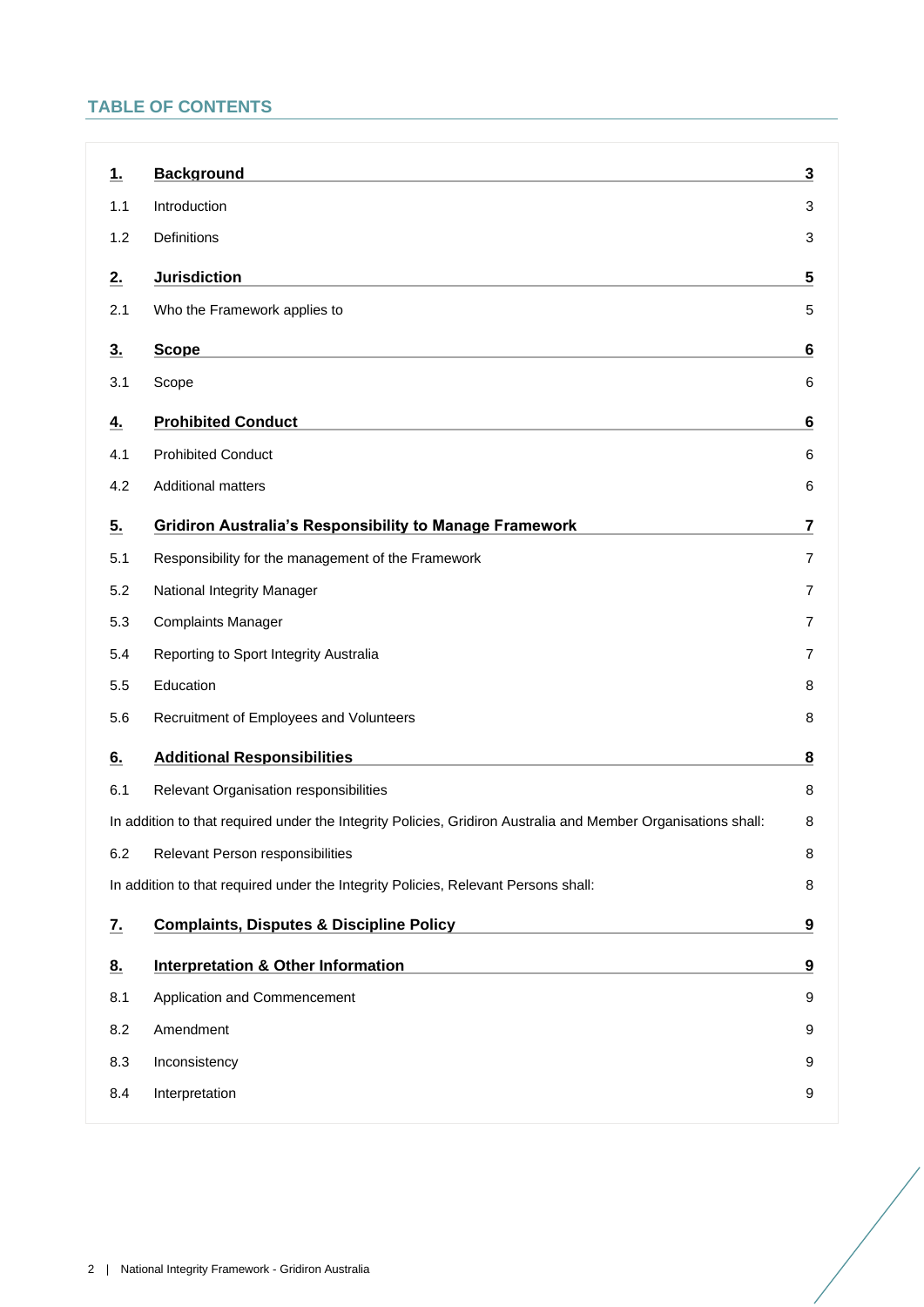# <span id="page-2-0"></span>**1. Background**

# <span id="page-2-1"></span>**1.1 Introduction**

- (a) Gridiron Australia National Integrity Framework applies to all Activities organised or authorised by Gridiron Australia or a Member Organisation and will be adopted in full by each Gridiron Organisation.
- (b) Sports integrity means the manifestation of the ethics and values that promote community confidence in sport. Threats to the integrity of sport includes the:
	- (i) manipulation of sporting competitions;
	- (ii) improper use of drugs and medicine in sport;
	- (iii) abuse of children and other persons in a sporting environment; and
	- (iv) failure to protect Members and other persons in a sporting environment, from bullying, intimidation, discrimination, or harassment.
- (c) Gridiron Australia seeks to take a proactive approach to mitigate the integrity threats to Gridiron in Australia and to provide a safe, fair, and trustworthy environment for all Participants at all levels of Gridiron.
- (d) The National Integrity Framework is one of Gridiron Australia's responses to the threats to the integrity of Gridiron and sets out the broad expectations for the conduct of all Participants in Gridiron, including procedures for managing, reporting, investigating and determining potential breaches of its Integrity Policies.

# <span id="page-2-2"></span>**1.2 Definitions**

In the National Integrity Framework, the following words have the corresponding meaning:

**Activity** means a Gridiron contest, match, competition, event, or activity (including training), whether on a oneoff basis or as part of a series, league, or competition, sanctioned or organised by Gridiron Australia or a Gridiron Organisation.

**Administrators** – **see 'Participant'.**

**Athletes** – **see 'Participant'.** 

#### **Authorised Provider – see 'Relevant Organisation'.**

**Board** means the board of Gridiron Australia.

**CEO** means the chief executive officer of Gridiron Australia as appointed from time to time.

**Child** or **Children** means a child or young person, or two or more children or young persons, who is or are under the age of 18 years.

#### **Club – see 'Relevant Organisation'.**

**Coaches** – **see 'Participant'.**

**Complaints, Disputes & Discipline Policy (CDPP)** means the policy adopted by Gridiron Australia under this Framework, for the handling and resolution of Complaints regarding Prohibited Conduct.

**Contractor** means any person or organisation engaged to provide services for or on behalf of Gridiron Australia or a Gridiron Organisation, and includes agents, advisers, and subcontractors of Gridiron Australia or a Gridiron Organisation and employees, officers, volunteers, and agents of a contractor or subcontractor.

**Disciplinary Measures** means any Provisional Action taken or Sanction imposed under the Complaints, Disputes and Discipline Policy, as defined in that policy.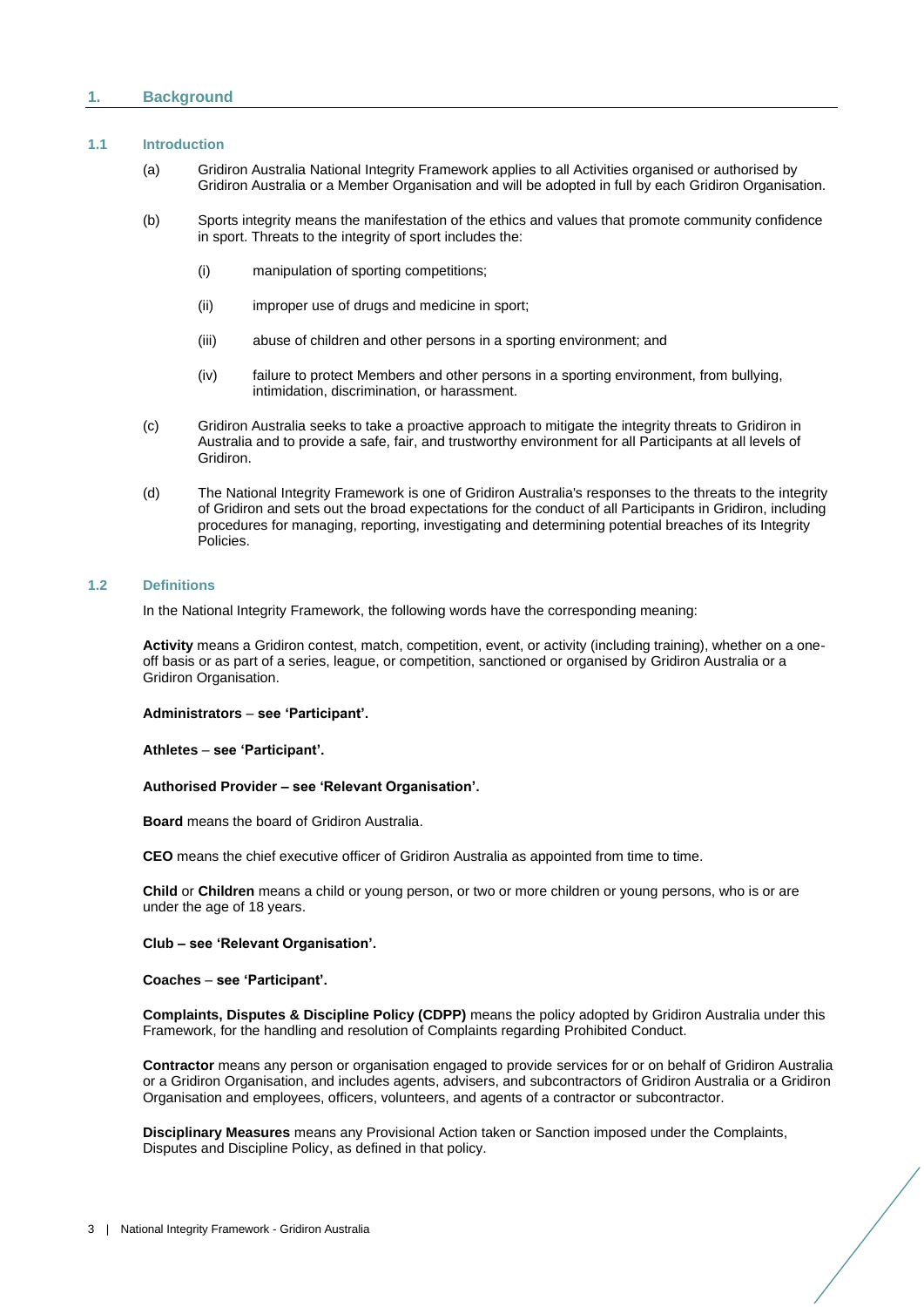**Employee** means a person employed by Gridiron Australia or a Gridiron Organisation.

**Framework** means this National Integrity Framework document, including any schedules and annexures.

**Integrity Policy** means the following Gridiron Australia sports integrity-related policies adopted under this Framework:

- (a) This Framework document;
- (b) Child Safeguarding Policy;
- (c) Competition Manipulation and Sport Wagering Policy;
- (d) Improper Use of Drugs and Medicine Policy;
- (e) Member Protection Policy; and
- (f) Complaints, Disputes and Discipline Policy.

#### **Individual Member** – **see 'Member'.**

**Integrity Unit** means Gridiron Australia's national integrity unit, as established under clause [5.1.](#page-6-1)

**Member** means a member of Gridiron Australia or a Gridiron Organisation under its constitution, including:

- (a) **Member Organisations**, which means each company or incorporated association that is a member of Gridiron Australia including each:
	- (i) State or territory governing body, and club Member; and
	- (ii) affiliate that is a member of a State and Territory Member.
- (b) **Individual Members**, which means individuals who are individuals registered with a Member **Organisation**

#### **Member Organisations** – **see 'Member'.**

**National Integrity Manager** means the person responsible for Gridiron Australia's Integrity Unit and for the implementation, management, reporting and review of this Framework.

#### **Officials** – **see 'Participant'**.

**Participant** means:

- (a) Athletes who are registered with or entitled to participate in a Gridiron Organisation or a Gridiron Australia Activity
- (b) Coaches appointed to train an Athlete or Team in a Gridiron Organisation or Gridiron Australia Activity
- (c) Administrators who have a role in the administration or operation of a Gridiron Organisation or Gridiron Australia, including owners, directors, committee members or other persons
- (d) Officials including game officials, supervisors, chain crew and other support staff appointed by a Gridiron Organisation, Gridiron Australia or any league, competition, series, Club or Team sanctioned by Gridiron Australia
- (e) Support Personnel who are appointed in a professional or voluntary capacity by a Gridiron Organisation, Gridiron Australia or any league, competition, series, Club or Team sanctioned by Gridiron Australia including sports science sports medicine personnel, team managers, agents, selectors, and team staff members.

**Prohibited Conduct** means the conduct proscribed by this Framework and the Integrity Policies.

**Relevant Organisation** means any of the following organisations: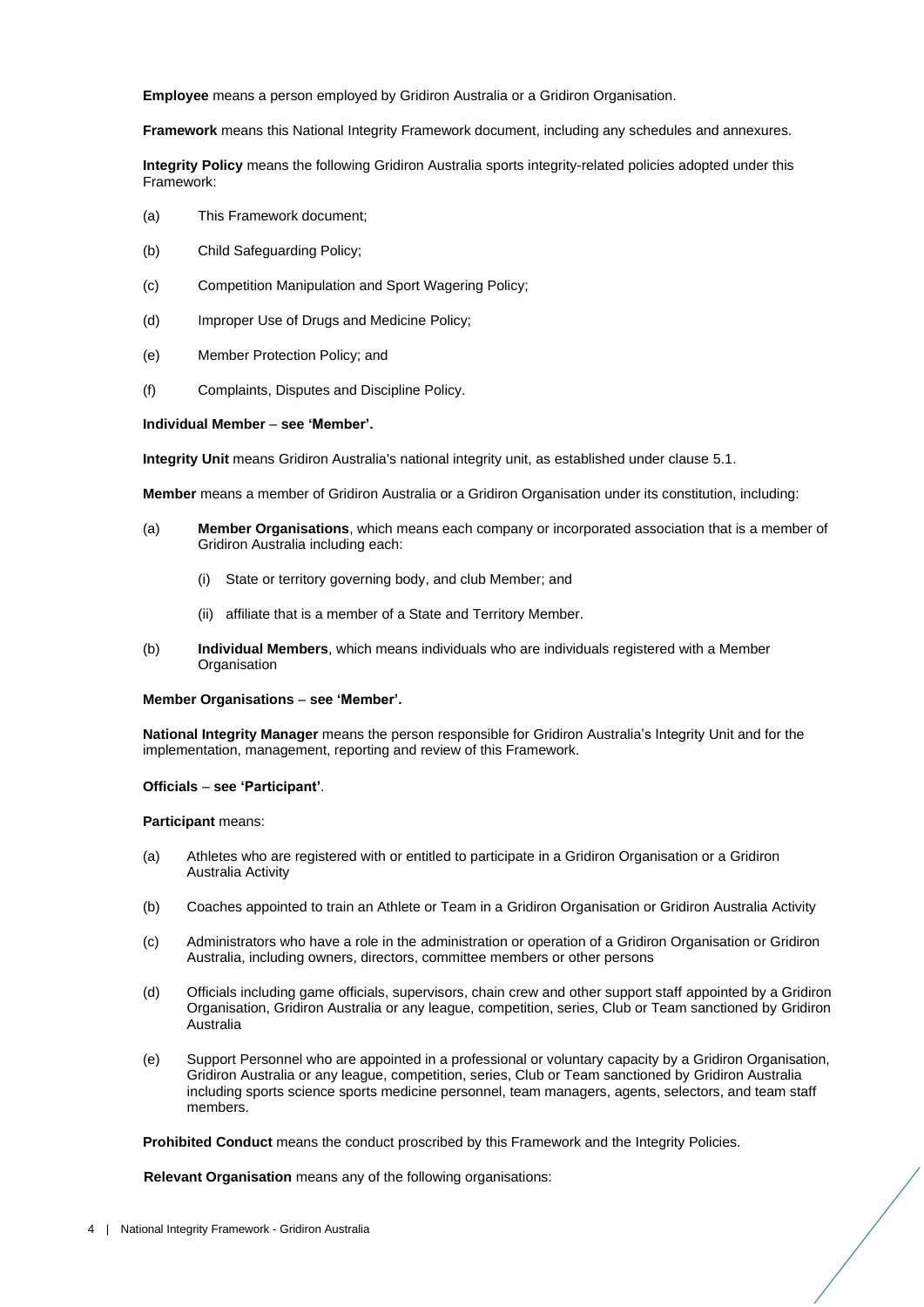- (a) Gridiron Australia
- **(b) Member Organisation see 'Member'.**
- (c) **Gridiron Organisation**, which means and includes:
	- (i) **Member Organisations** see 'Member';
	- (ii) **Clubs**, which means any club that enters a Team to participate in an Activity; and
	- (iii) **Authorised Providers**, which means any non-Member organisations authorised to conduct Activities sanctioned by Gridiron Australia or a Member Organisation;
- (d) **Team**, which means a collection or squad of athletes who compete and/or train in Gridiron and/or the Activity; and
- (e) Any other organisation who has agreed to be bound by this Framework/the Integrity Policies.

**Relevant Person** means any of the following persons:

- (a) **Individual Member see 'Member'**;
- (b) **Participant;**
- (c) **Employee;**
- (d) **Contractor;**
- (e) **Volunteer**, which means any person engaged by Gridiron Australia or a Gridiron Organisation in any capacity who is not otherwise an Employee or Contractor, including directors and office holders, coaches, officials, administrators and team and support personnel; and
- (f) Any other individual who has agreed to be bound by this Framework/the Integrity Policies.

**Gridiron** means the sport of American Football, as governed by the Gridiron Australia and IFAF from time to time.

**Gridiron Organisation** – **see 'Relevant Organisation'.**

**Support Personnel** – **see 'Participant'.**

**Team – see 'Relevant Organisation'.** 

**Volunteer** – **see 'Relevant Person'.** 

#### <span id="page-4-0"></span>**2. Jurisdiction**

# <span id="page-4-1"></span>**2.1 Who the Framework applies to**

- (a) This Framework applies to and binds all Relevant Persons and Relevant Organisations as set out in the Integrity Policies.
- (b) Employees are expected to abide by the terms of this Framework as a reasonable and lawful direction of Gridiron Australia or the Gridiron Organisation they are employed by (as relevant) as their employer.
- (c) Gridiron Australia and Gridiron Organisations must ensure that all Contractors and Volunteers are contractually bound to abide by the terms of this Framework.
- (d) By participating in an Activity, a Participant is deemed to have agreed to be bound by the Framework.
- (e) Any person or organisation who: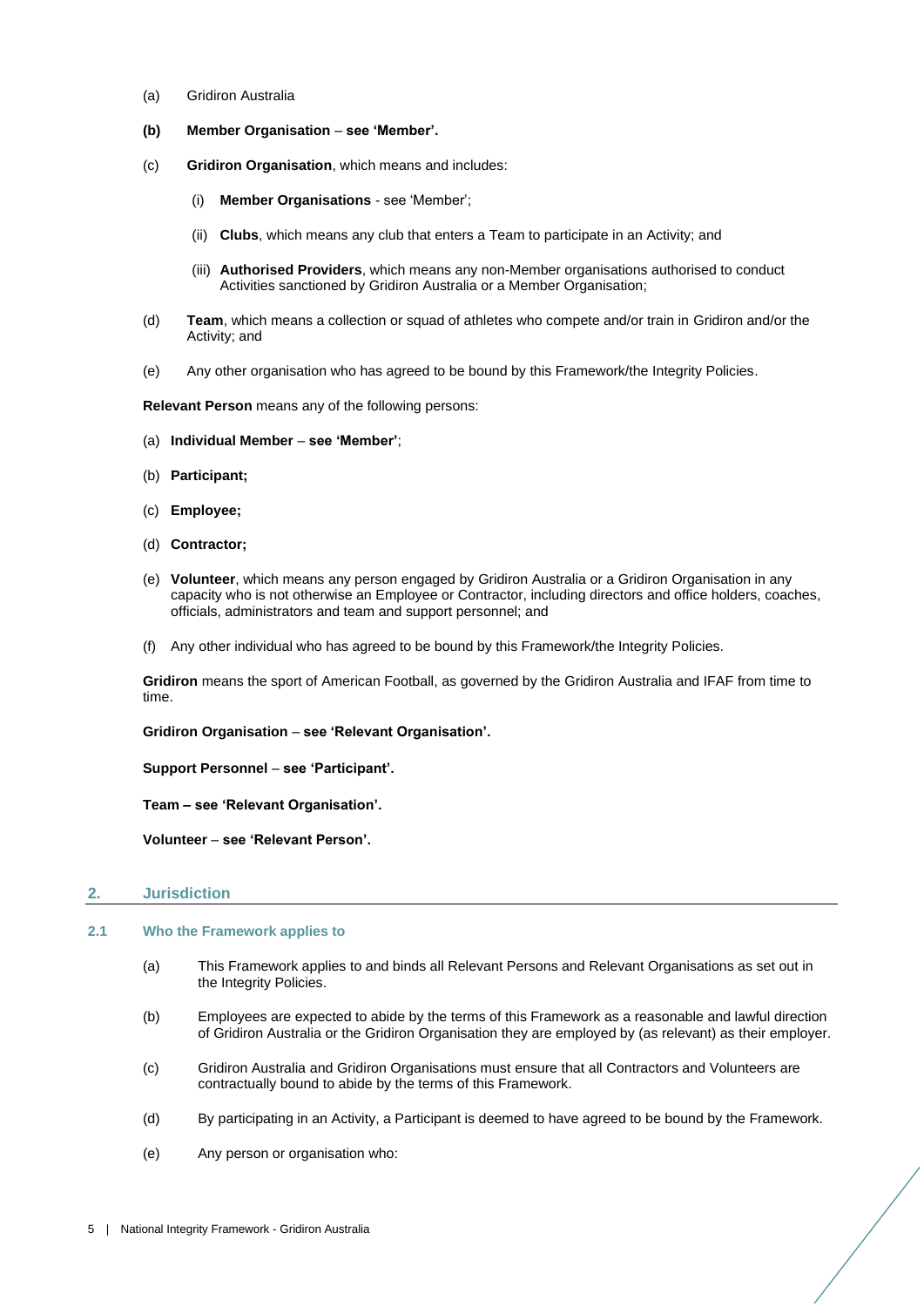- (i) has had a complaint made against them under the Complaints, Disputes and Discipline Policy; and
- (ii) was bound by the Framework at the time the complaint was made or when they became aware that a complaint may be made;
- (iii) would, for any reason, otherwise have ceased to be bound by this Framework at any time after the complaint was made or when they became aware that the complaint may be made,

remains bound by the Framework in respect of the complaint and any related complaint until the complaints process has been finalised in accordance with the Complaints, Disputes and Discipline Policy.

# <span id="page-5-0"></span>**3. Scope**

# <span id="page-5-1"></span>**3.1 Scope**

- (a) The National Integrity Framework comprises this Framework document and the Integrity Policies.
- (b) Nothing in this Framework limits the rights or obligations of any person under any other Gridiron Australia policy, code of conduct or other relevant agreement.
- (c) This Framework does not override or limit the application of any laws of Australia or a state/territory.
- (d) The 'Summary' at the start of each Integrity Policy is not intended to be and should not be construed in any way as a complete and comprehensive overview of the relevant Integrity Policy. To the extent of any inconsistency, the operative provisions of the relevant Integrity Policy prevail.

# <span id="page-5-2"></span>**4. Prohibited Conduct**

#### <span id="page-5-3"></span>**4.1 Prohibited Conduct**

In addition to the Prohibited Conduct proscribed by the Integrity Policies, a Relevant Person or Relevant Organisation commits a breach of this Framework when they:

- (a) fail to report any Prohibited Conduct, as defined under this Framework or an Integrity Policy, to Sport Integrity Australia (or otherwise in accordance with the requirements of the relevant Integrity Policy) as soon as reasonably practicable;
- (b) deliberately or wilfully withhold information in relation to any possible Prohibited Conduct;
- (c) fail to provide further information or documentation as requested as part of a Complaint Process under this Framework, including a failure to fully and in good faith participate in an interview;
- (d) fail to comply with or enforce Disciplinary Measures imposed under the Complaints, Disputes and Discipline Policy; or
- (e) knowingly provide any inaccurate and/or misleading information during the course of any investigation or proceedings under this Framework.

#### <span id="page-5-4"></span>**4.2 Additional matters**

- (a) Where conduct may constitute 'Prohibited Conduct' under this Framework or any Integrity Policy but is a Protected Disclosure with respect to Gridiron Australia, it must be dealt with under Gridiron Australia's whistleblower policy.
- (b) The Australian National Anti-Doping Policy will prevail to the extent of any inconsistency with this Framework in all instances. Any allegation relating to a breach or possible breach of Australian National Anti-Doping Policy will be dealt with under that policy.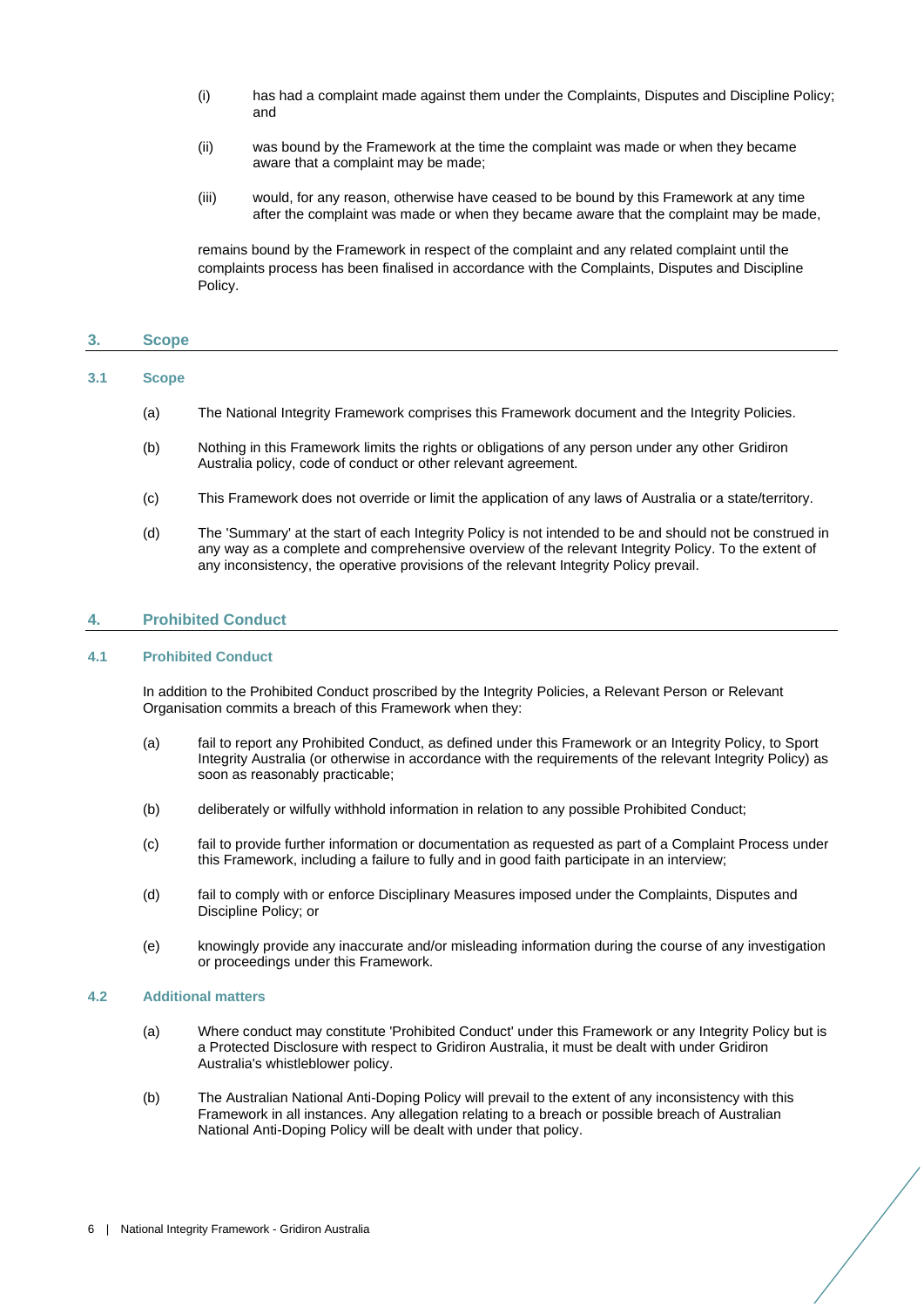(c) Nothing in this Framework or the Integrity Policies prevents the Gridiron Australia Board from referring any alleged Prohibited Conduct or criminal conduct to a relevant law enforcement agency.

# <span id="page-6-0"></span>**5. Gridiron Australia's Responsibility to Manage Framework**

#### <span id="page-6-1"></span>**5.1 Responsibility for the management of the Framework**

- (a) Gridiron Australia will ensure that it has an Integrity Unit<sup>1</sup>, headed by a National Integrity Manager who shall report, directly or indirectly, to the Board.
- (b) The National Integrity Manager is responsible for the implementation, management, reporting and review of this Framework within Gridiron Australia.
- (c) Gridiron Australia will ensure that it appoints a Complaints Manager<sup>2</sup> for the purposes of the Complaints, Disputes and Discipline Policy.

#### <span id="page-6-2"></span>**5.2 National Integrity Manager**

The National Integrity Manager will:

- (a) be responsible for the supervision and administration of this Framework, the Integrity Policies and the associated education programs;
- (b) monitor the compliance of any Sanctions;
- (c) act in a professional, discreet, and confidential manner in undertaking the obligations of their role under this Framework;
- (d) be responsible for ensuring that this Framework and the Integrity Policies are regularly reviewed, and any required amendments are approved by the Gridiron Australia Board; and
- (e) will provide the Gridiron Australia Board with regular reports of:
	- (i) information relating to Alleged Breaches and Prohibited Conduct under the Integrity Policies;
	- (ii) the operation of and overall compliance with the Integrity Policies; and
	- (iii) any education programs that Participants have been required to undertake.

# <span id="page-6-3"></span>**5.3 Complaints Manager**

 $\overline{\phantom{a}}$ 

The Complaints Manager will be the point of contact between Gridiron Australia and Sport Integrity Australia in relation to the functions of the Complaints, Disputes and Discipline Policy and will have such responsibilities as set out in that policy.

#### <span id="page-6-4"></span>**5.4 Reporting to Sport Integrity Australia**

Gridiron Australia must ensure that they report all matters to Sport Integrity Australia as required by the Integrity Policies, which includes:

<sup>1</sup> The size of the Integrity Unit is to be determined by the NSO based on the volume, nature, and seriousness of integrity issues within its sport and available financial resources. For the avoidance of doubt, the Integrity Unit may, if appropriate, solely comprise the National Integrity Manager.

<sup>&</sup>lt;sup>2</sup> Gridiron Australia may appoint the same person to be both the Complaints Manager and the National Integrity Manager.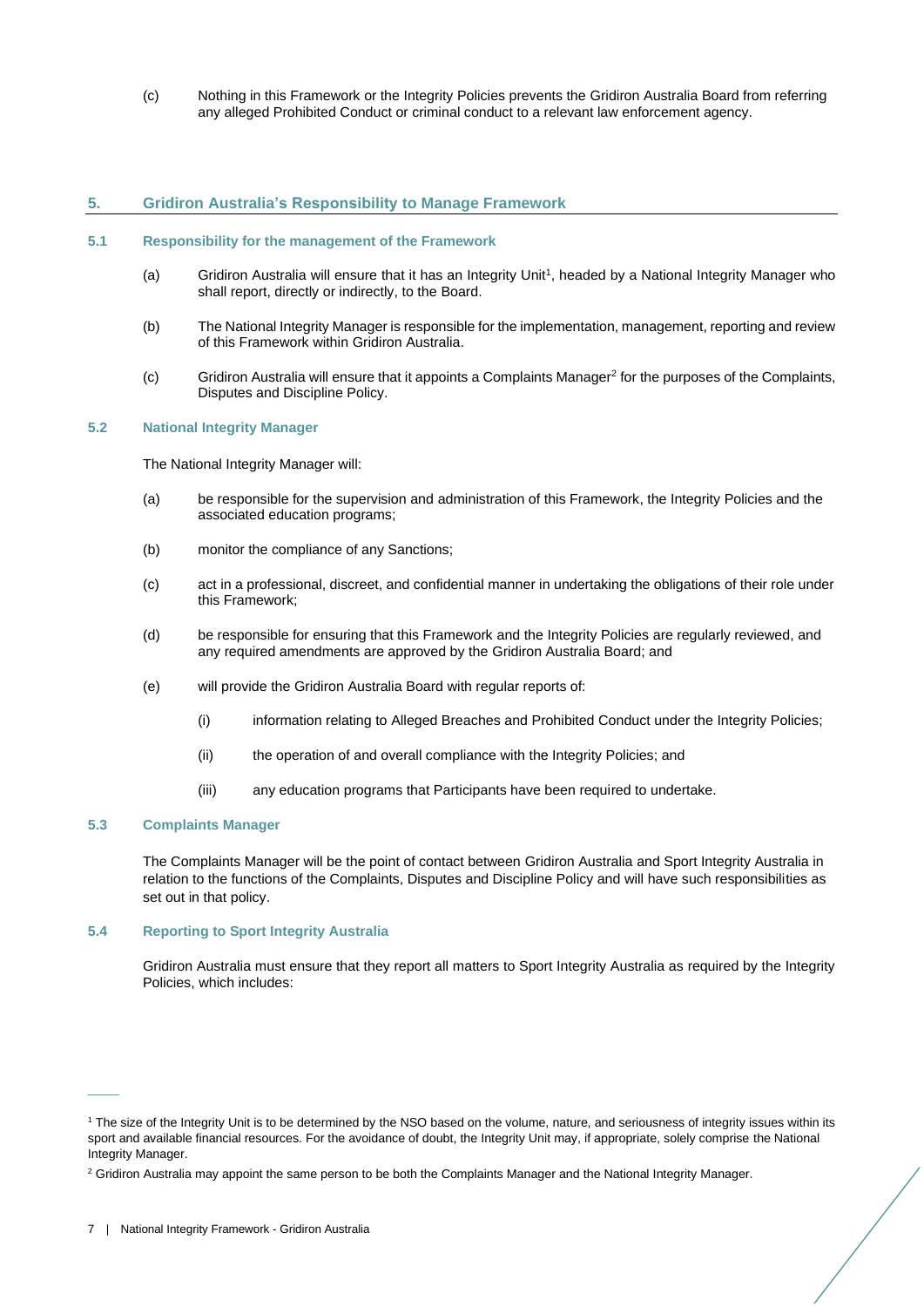- (a) any alleged Prohibited Conduct or criminal conduct that Gridiron Australia has referred/reported to a relevant law enforcement agency;
- (b) any information required to be reported or notified to Sport Integrity Australia under the Competition Manipulation and Sports Wagering Policy; and
- (c) the outcome of any Resolution Process under the Complaints, Disputes and Discipline Policy.

#### <span id="page-7-0"></span>**5.5 Education**

- (a) With the support of Sport Integrity Australia, Gridiron Australia will plan, implement, and maintain an education strategy that incorporates material addressing the matters covered by each Integrity Policy.
- (b) The National Integrity Manager will, from time to time, direct certain Participants to undertake education programs, which will be relevant and proportionate to their level of participation in Gridiron and the associated integrity risks.

# <span id="page-7-1"></span>**5.6 Recruitment of Employees and Volunteers**

- (a) Gridiron Australia and Gridiron Organisations should conduct any appropriate background checks required by an Integrity Policy for prospective Employees, Contractors and Volunteers to screen for prior conduct that would constitute a breach of this Framework or the Integrity Policies.
- (b) Gridiron Australia and Gridiron Organisations should undertake induction processes for Employees, Contractors and Volunteers that incorporate familiarisation with this Framework and the Integrity Policies, and other sports integrity education and training as determined by Gridiron Australia from time to time.

# <span id="page-7-2"></span>**6. Additional Responsibilities**

#### <span id="page-7-4"></span><span id="page-7-3"></span>**6.1 Relevant Organisation responsibilities**

In addition to that required under the Integrity Policies, Gridiron Australia and Member Organisations shall:

- (a) implement and comply with this Framework;
- (b) ensure that all other policies, rules, and programs that apply to Relevant Persons and Relevant Organisations are consistent with this Framework;
- (c) use its best efforts to assist Relevant Persons and Relevant Organisations to fulfil their responsibilities under this Framework;
- (d) publish, distribute, and promote this Framework and the Integrity Policies (and any updates from time to time) and shall be responsible for making such documents available and accessible to Relevant Persons and Relevant Organisations; and
- (e) ensure its Employees and contractors act in a discreet and confidential manner in discharging their obligations under this Framework.
- (f) recognise any Sanction imposed under this Framework;
- (g) take all necessary steps to enforce any Sanction imposed under this Framework;
- (h) assist in any investigation or proceedings regarding any Prohibited Conduct and ensure that they do not knowingly provide any inaccurate and/or misleading information during the course of any investigation or proceedings.

#### <span id="page-7-6"></span><span id="page-7-5"></span>**6.2 Relevant Person responsibilities**

In addition to that required under the Integrity Policies, Relevant Persons shall:

(a) make themselves aware of the contents of this Framework;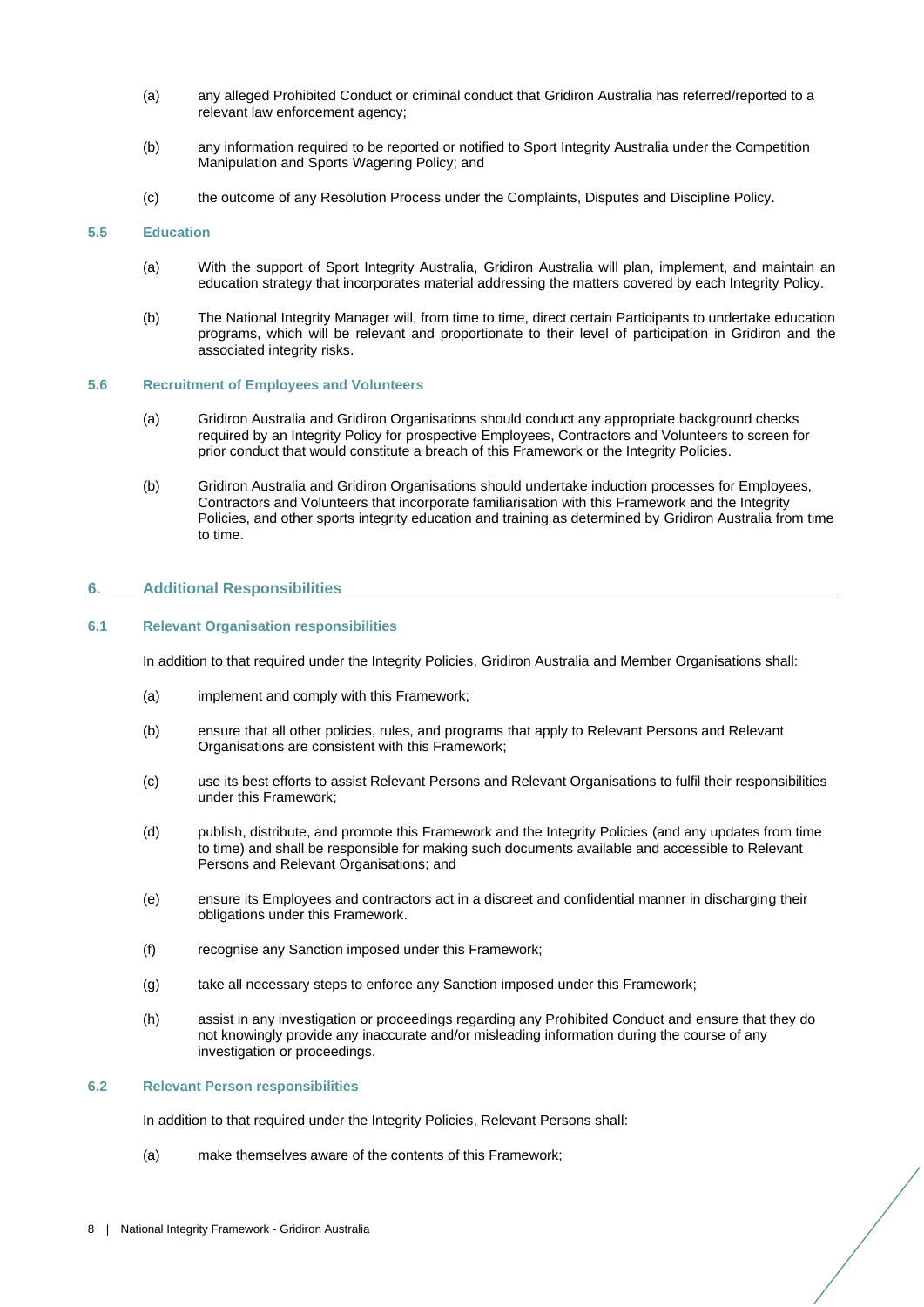- (b) comply with all relevant provisions of the Framework;
- (c) comply with any decisions and/or Sanctions imposed under the Framework.
- (d) undertake sports integrity education as directed by the National Integrity Manager;
- (e) assist in any investigation or proceedings regarding any Prohibited Conduct and ensure that they do not knowingly provide any inaccurate and/or misleading information during the course of any investigation or proceedings.

# <span id="page-8-0"></span>**7. Complaints, Disputes & Discipline Policy**

The Complaints, Disputes and Discipline Policy applies to any alleged Prohibited Conduct, including reports of breaches, of this Framework or any Integrity Policy.

# <span id="page-8-1"></span>**8. Interpretation & Other Information**

# <span id="page-8-2"></span>**8.1 Application and Commencement**

- (a) This Framework is approved by the Board.
- (b) This Framework:
	- (i) commences on the date outlined on the front cover (**Commencement Date**);
	- (ii) is subject to Gridiron Australia's constitution and if there is any inconsistency, the constitution will prevail; and
	- (iii) when in force, is binding on all those listed in clause [2.1.](#page-4-1)

#### <span id="page-8-3"></span>**8.2 Amendment**

- (a) The Board may amend this Framework and the Integrity Policies from time to time at the direction of Sport Integrity Australia and such amendments will be effective on the date specified by the Board.
- (b) Member Organisations must adopt this Framework, including any amendments, in full and without amendment, as a policy under their constitution, within three (3) months of the date it is adopted by Gridiron Australia.

#### <span id="page-8-4"></span>**8.3 Inconsistency**

This Framework applies to each Integrity Policy. When interpreting an Integrity Policy, any provisions of that Integrity Policy inconsistent with this Framework apply to the extent of that inconsistency.

# <span id="page-8-5"></span>**8.4 Interpretation**

The following rules of interpretation apply to the Framework and each Integrity Policy:

- (a) Headings are for convenience only and shall not be deemed part of the substance of the document or to affect in any way the language of the provisions to which they refer.
- (b) Words in the singular include the plural and vice versa.
- (c) Reference to 'including' and similar words are not words of limitation.
- (d) Words importing a gender include any other gender.
- (e) A reference to a clause is a reference to a clause or subclause of this Framework.
- (f) Where a word or phrase is given a particular meaning, other parts of speech and grammatical forms of that word or phrase have corresponding meanings.